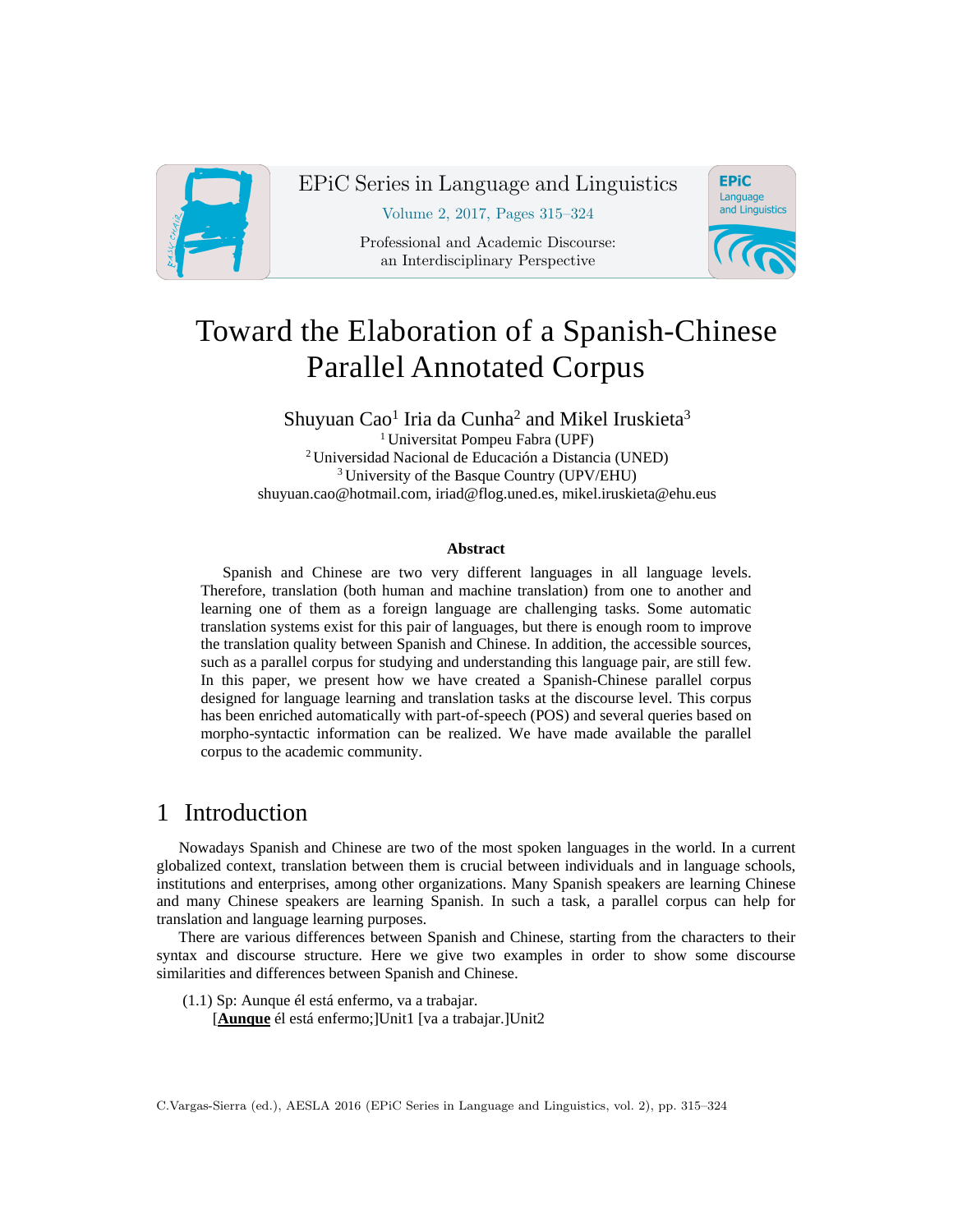$[\mathbf{DM}^{\perp}]$  he is ill, go to work.<sup>[2](#page-1-1)</sup>] (1.2) Ch: 虽然他生病了,但是他去上班了。 [ <u>虽然</u>他生病了,[3](#page-1-2)]Unit1 <u>[但是</u>他去上班了。]Unit2 [**DM1** he ill; **DM2** he go to work.]  $(1.3)$  ENG: Although he is ill, he goes to work.<sup>[4](#page-1-3)</sup>

In example (1), Spanish and Chinese passages can be related with the same rhetorical relation (CONCESSION<sup>[5](#page-1-4)</sup>), and the order of the two discourse units is the same. However, in Chinese, it is mandatory to include two discourse markers to express this relation: in this case, the marker *suiran* (虽然) ('although') at the beginning of the first unit and the marker *danshi* (但是) ('but') at the beginning of the second unit. By contrast, in Spanish, to express the CONCESSION relation, only one discourse marker is necessary, the marker *aunque* ('although') is used at the beginning of the first unit.

- (2.1.1) Sp: Hace frío, aunque no llueve. [Hace frío]Unit1 [**aunque** no llueve.]Unit2 [Makes cold, **DM** no rain.]
- (2.1.2) Sp: Aunque no llueve, hace frío. [**Aunque** no llueve,]Unit1 [hace frío.]Unit2 [**DM** no rain, makes cold.]
- (2.2) Ch:很冷,虽然没有下雨。 [很冷, ]Unit1 [**虽然**没有下雨。]Unit2 [It's cold, **DM** there is no rain.]
- (2.3) ENG: Although he is ill, he goes to work.

In example (2), the units of the Spanish and Chinese passages can be related with the same rhetorical relation (CONCESSION). However, under the same rhetorical relation, the discourse structure in the two languages can be the same can also be different. In the Chinese passage, the discourse marker *suiran* ( $\frac{1}{x}$ ) ('although') at the beginning of the second unit shows a CONCESSION relation, and the order between the two units cannot be changed without changing the sense of the sentence. In the Spanish passage, the discourse marker *aunque* ('although') is also at the beginning of the second unit and shows the same discourse relation, but the order between the two units is changeable and this does not change the sense of the sentence.

The aforementioned examples show the complexity of the differences between Spanish and Chinese (the quantity of discourse markers in each language, the order of the units, among other issues). At present, there are some automatic systems that change the characters from one language to another in an acceptable way. Several studies show that discourse elements affect translation quality (Mayor et al., 2009; Wilks, 2009, among others), thus, we consider that a Spanish-Chinese discourse comparative study would offer clues to identify equivalent discourse structures in both languages that could affect the translation quality.

<span id="page-1-0"></span><sup>&</sup>lt;sup>1</sup> DM means discourse marker. In this work, we adopt the definiton of Portolés (2001). DMs are invariable linguistic units that depend on the following aspects: (a) distinct morpho-syntactic properties, (b) semantics and pragmatics and (c) inferences made in the communication.

<span id="page-1-1"></span><sup>&</sup>lt;sup>2</sup> In this work, for each example, we give an English literal translation in brackets for both languages in order to make the reader understand better the content of the passage.

<span id="page-1-2"></span><sup>&</sup>lt;sup>3</sup> All the Chinese characters and punctuations occupy two spaces in a written text; therefore, readers can see a blank space between a Chinese character and its following bracket, or a blank space between a Chinese punctuation and its following bracket.

<sup>&</sup>lt;sup>4</sup> All the examples in this work include an English translation that has been done by the authors of this study.

<span id="page-1-4"></span><span id="page-1-3"></span><sup>&</sup>lt;sup>5</sup> The CONCESSION relation is a discourse relation under the Rhetorical Structure Theory (RST) (Mann and Thompson, 1988).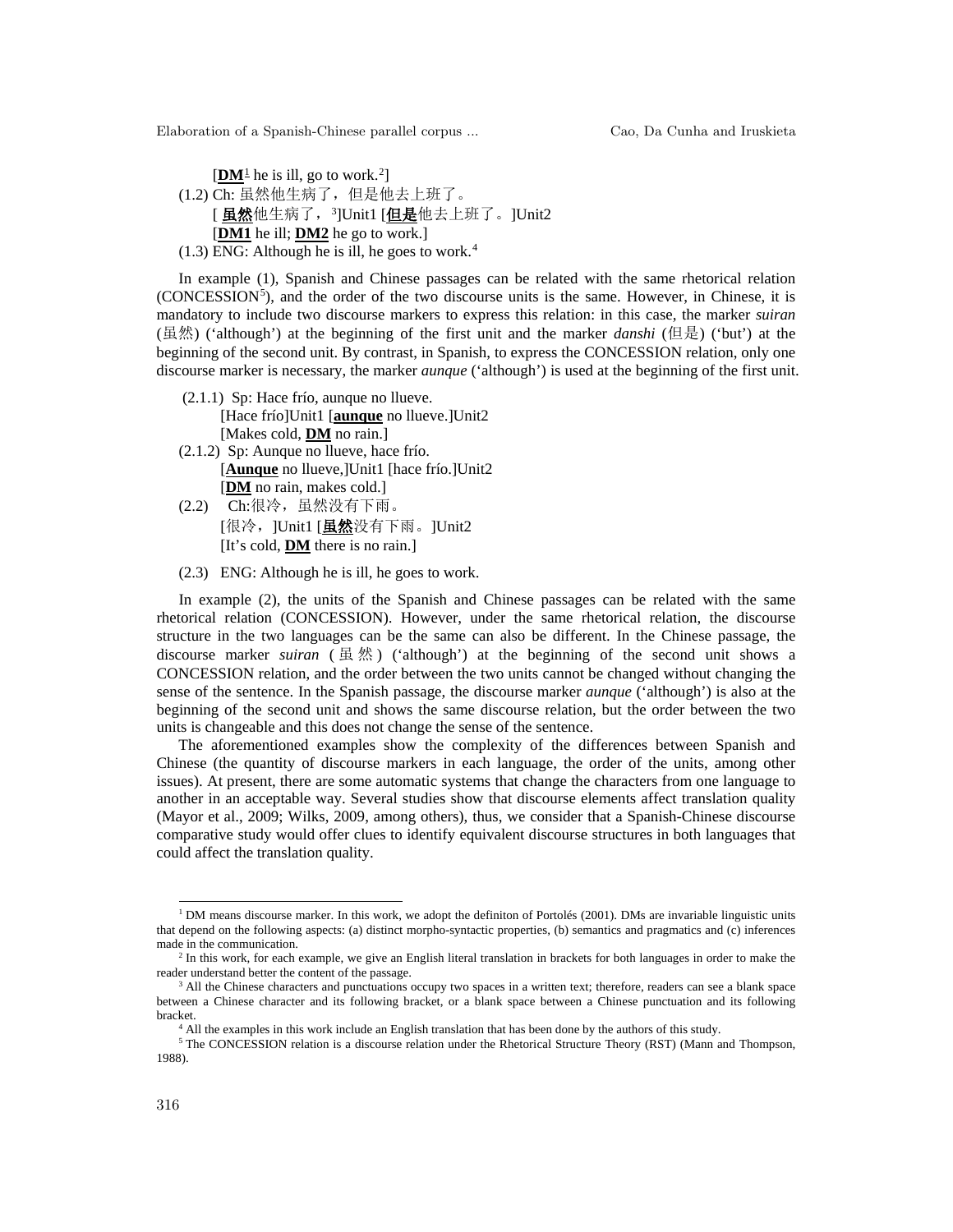In order to carry out this discourse comparative study, a Spanish-Chinese parallel corpus is necessary. Currently, Spanish-Chinese parallel corpora without annotation exist (Resnik, Olsen & Diab, 1999; Rafalovitch & Dale, 2009; Eisele & Chen, 2010; Wang et al., 2013). These parallel corpora do not have any discourse information, neither syntactic information nor part-of-speech (POS) information. As we will explain in the second section, all these corpora have limitations for a discourse comparative study.

Annotated corpora with relational discourse structure under the theoretical framework of RST exist for several languages. For example, the RST Discourse Treebank for English (Carlson, Marcu & Okurowski, 2001); the Postdam Commentary Corpus (Manfred & Neumann, 2014) for German; the RST Basque Treebank (Iruskieta et al., 2013; Iruskieta, Díaz de Ilarraza & Lersundi, 2013) for Basque, and the Multilingual RST Treebank (Iruskieta, da Cunha & Taboada, 2015), a parallel corpus for English, Spanish and Basque. Regarding the languages of this research, there is an annotated RST corpus for Chinese, the Caijingpinglun Corpus (CJPL) (Yue, 2006), and an annotated RST corpus for Spanish, the RST Spanish Treebank (da Cunha, Torres-Moreno & Sierra, 2011; da Cunha et al., 2011). The RST corpora for Chinese and Spanish are very useful to carry out monolingual discourse research. Nevertheless, none of them can be used as a Spanish-Chinese parallel corpus to study translation strategies from one language to another.

This paper aims to introduce a new constructed RST Spanish-Chinese parallel corpus and the methodology we have used on it. At present, it is annotated with POS information and several queries based on morpho-syntactic information can be done online. We will annotate the rhetorical structures in our corpus under RST, taking into account that Hovy and Lavid (2010) prove that the annotation of rhetorical structure is one of the most difficult challenges for annotation works. This corpus will be used to carry out a Spanish-Chinese contrastive discourse study, and the results will be applied to translation (both human and machine translation) tasks and language learning tasks between the two languages.

In the second section, we will present the analysis of the already existing Spanish-Chinese parallel corpora. In the third section, we will introduce the methodology that we have followed to elaborate the corpus. In the fourth section, we will give the detailed information of the new elaborated Spanish-Chinese parallel corpus. In the last section, we will underline the main conclusions and look ahead at the future work.

## 2 Analysis of the Already Existing Spanish-Chinese Parallel Corpora

As we have mentioned in the previous section, there are currently few parallel Spanish-Chinese corpora. To our knowledge, the already existing parallel corpora are: (a) *The Holy Bible* (Resnik, Olsen & Diab, 1999), (b) The United Nations Multilingual Corpus (UN) (Rafalovitch & Dale, 2009) and (c) Sina Weibo Parallel Corpus (Wang et al., 2013). An analysis of each corpus will be given in this section, with the purpose of explaining why they are not adequate for translation and language learning purposes between Spanish and Chinese.

(a) The Holy Bible (Resnik, Olsen & Diab, 1999).

*The Holy Bible* contains 28,000 parallel sentences and around 800,000 tokens per language (Costajussà, Henríquez and Banchs, 2012). *The Holy Bible* is not appropriate for our purposes, due to the following constraints. First of all, the genre and domain in *The Holy Bible* is only one, so any study based on that, and only that, will be far from being general. Secondly, one author's translation determines the same discourse style in *Bible* and this fact could introduce bias in a comparative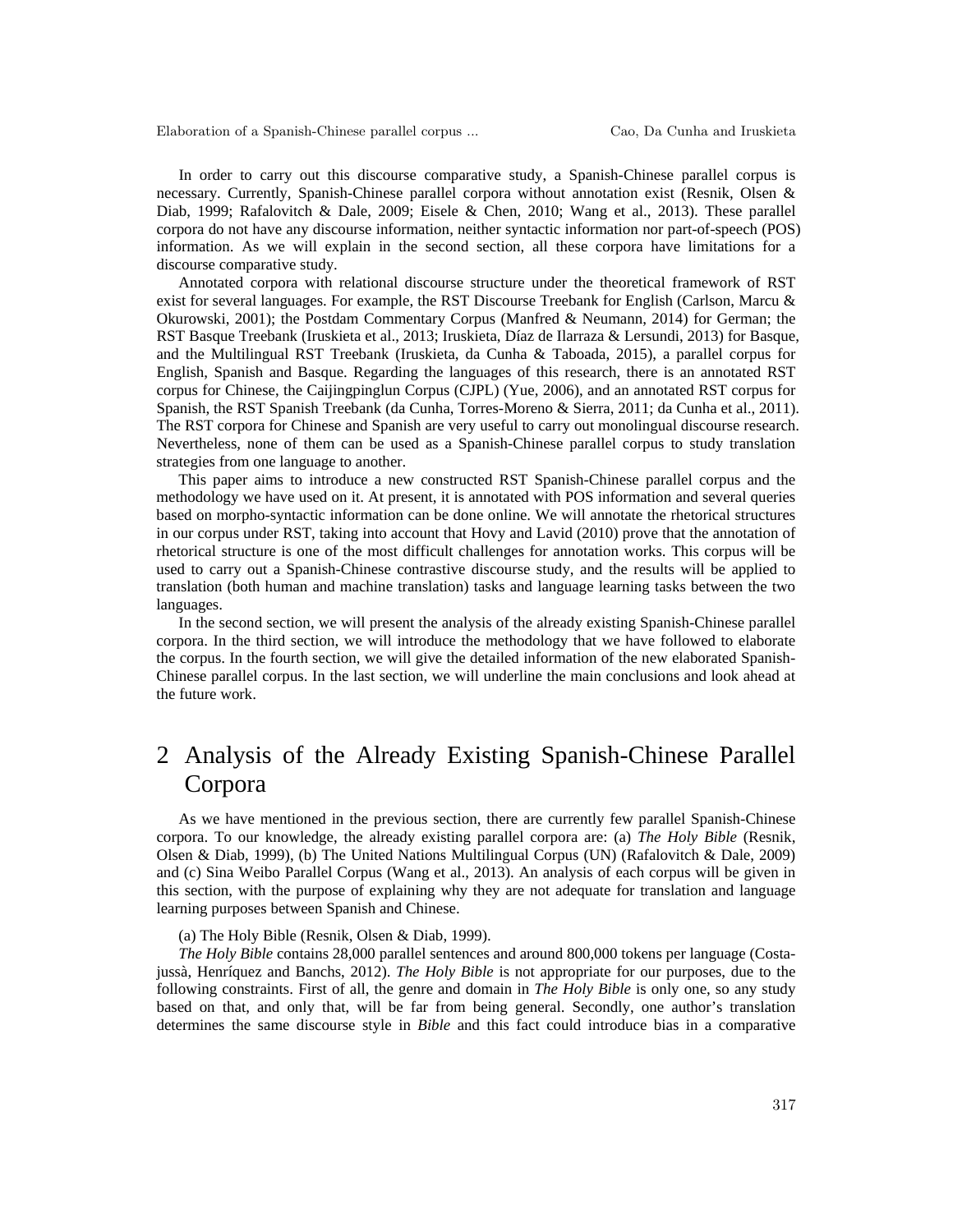discourse analysis. Lastly, the texts in *Bible* are very old and cannot represent the modern language style.

(b) The United Nations Multilingual Corpus (UN) (Rafalovitch & Dale, 2009).

The texts of this corpus have been extracted from official documents of the UN. It is available for the six official languages of the UN (English, Chinese, Spanish, Russian, French, Arabic and German) and consists of around 300 million words for each language. Compiled in March of 2010, this corpus consists of 463,406 documents and 80,931,645 sentences in total.

The original language of the official documents in the UN corpus is English. The other texts are all translated from English, so the Spanish-Chinese parallel corpus is actually made up of two parts. One is the translation between English and Spanish, and the other is the translation between English and Chinese. These translated Spanish and Chinese documents make up the UN Spanish-Chinese parallel corpus. Due to the linguistic realizations (translation strategies), the rhetorical structure of the target language could be modified, and would affect the coherence relations between the clauses or sentences (Iruskieta, da Cunha & Taboada, 2015). In contrast, what we want to show in our study is the discourse structure of each language and the relations between discourse segments. Therefore, as a not direct translation corpus, we consider that the UN Spanish-Chinese subcorpus is not adequate to carry out a Spanish-Chinese discourse comparative study.

(c) Sina Weibo Parallel Corpus (Wang et al., 2013).

The Sina Weibo Parallel Corpus is a multilingual corpus (Wang et al., 2013), which is readily available. In this corpus, 2000 selected Chinese texts have been translated into 9 languages (English, Spanish, French, Russia, Korean, German, Arabic, Portuguese and Czech). The texts of this corpus are independent sentences and are extracted from Weibo, which is similar to Twitter.

The main limitation of this corpus regarding discourse research is that the texts it contains are only tweets. Thus, they are very short texts, and, so far, they do not usually include complex discourse structures (such as, inter-sentential discourse relations). Moreover, their discourse structures are not always expressed formally, that is, by means of discourse markers. Regarding language learning, this corpus could be useful for Spanish-Chinese speech learning (because it shows a non-formal variety expression that can be useful for high skilled language learners); however, it is not adequate for analyzing the formal variety of language, either for translation or for second language learning purposes, since, in these contexts, discourse structure can be much more complex, and discourse segments usually contain discourse markers or signals.

#### 3 Methodology

Since none of the already existing Spanish-Chinese corpora can be used either for a discourse comparative study or for the analysis of the translation realization in coherence relations, we have elaborated a new Spanish-Chinese parallel corpus. In this section we will explain the main stages of our methodology.

Firstly, in order to build the corpus and avoid the limitations of the existing corpora, we have determined the main characteristics that the texts should include. These characteristics are the following: (a) Texts with an equal translation process. This means texts originally written in Spanish and translated into Chinese by natives or vice versa. (b) Texts with different sizes: texts between 90 and 1,500 words. This means that they are texts with a complex discourse structure. (c) Specialized texts. This also means that they can have a complex discourse structure. (d) Texts from different domains (to obtain a heterogeneous corpus). (e) Texts from different genres (to obtain a heterogeneous corpus). (f) Texts from different sources (to obtain a heterogeneous corpus). (d) Texts from different authors (to avoid bias).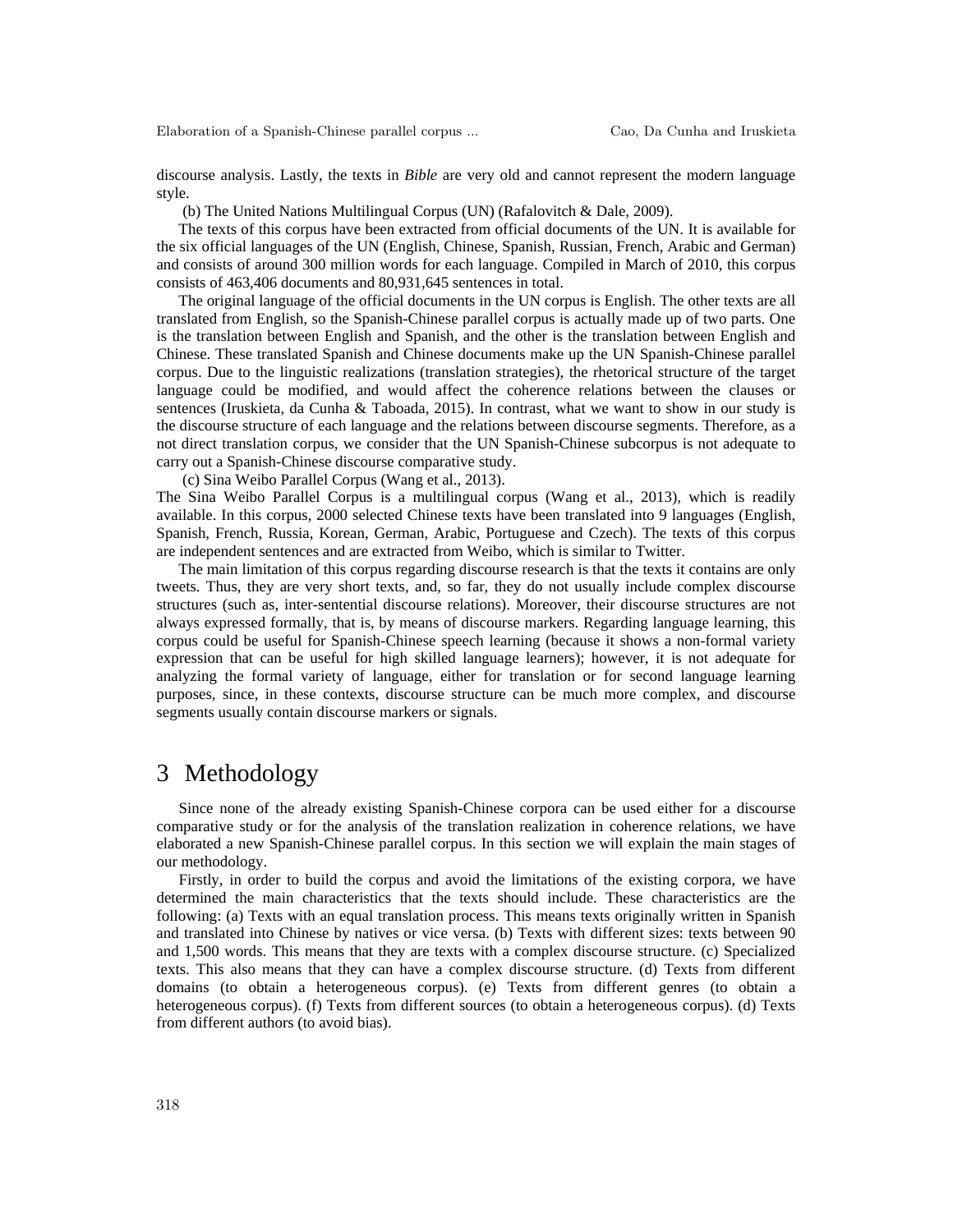Secondly, we have searched for texts with these characteristics in different sources (the final sources used in this study will be mentioned in Section 4). To obtain a high translation quality and various rhetorical structures (that is, coherence structure) in our corpus, we decided to use Spanish texts and their translations into Chinese, done by Chinese translators. In order to confirm that all the texts fulfilled this translation process, it was necessary to contact with the people in charge of the organizations that had been published the source documents and their translations. Due to the limitation of the available sources and the specific characteristics that we have determined, the amounts of texts that correspond with the required translation process are few. Finally, 50 Spanish texts and their parallel Chinese texts have been selected for our study.

Thirdly, we have enriched with POS information the Chinese subcorpus automatically by using the Stanford parser (Levy & Manning, 2003) and the Spanish subcorpus by using Freeling (Carreras et al., 2004).

Finally, with the aim to do several queries based on POS information (Iruskieta et al., 2013), we have created a free online interface.

#### 4 Corpus

As we have mentioned in the previous section, finally we have selected 50 Spanish texts that have parallel Chinese translations, which have been done by professional Chinese translators. Therefore, the final corpus includes 100 texts. The longest text includes 1,201 words and the shortest text contains 91 words.

The original sources of these texts are: (a) International Conference about Terminology (1997), (b) Shanghai Miguel Cervantes Library, (c) Chamber of Commerce and Investment of China in Spain, (d) Spain Embassy in Beijing, (e) Spain-China Council Foundation, (f) Confucius Institute Foundation in Barcelona, (g) Beijing Cervantes Institute and (h) Granada Confucius Institute.

Moreover, in order to guarantee the representativeness of our corpus, we have selected different types of texts from several domains. The genres of the texts are four: (a) abstracts of research papers, (b) news, (c) advertisements and (d) announcements.

| Genre                         | <b>Texts</b> | Source                                                                                                                                                                     | Source > Target   |
|-------------------------------|--------------|----------------------------------------------------------------------------------------------------------------------------------------------------------------------------|-------------------|
| Abstract of research<br>paper | 30           | International Conference about<br>Terminology (1997)                                                                                                                       |                   |
| <b>News</b>                   | 30           | Shanghai Miguel Cervantes Library,<br>Chamber of Commerce and Investment of<br>China in Spain, Spain Embassy in<br>Beijing, Confucius Institute Foundation in<br>Barcelona | Spanish > Chinese |
| Advertisement                 | 26           | Shanghai Miguel Cervantes Library,<br>Spain-China Council Foundation, Beijing<br>Cervantes Institute, Granada Confucius<br>Institute                                       |                   |
| Announcement                  | 14           | Spain Embassy in Beijing, Confucius<br>Institute Foundation in Barcelona, Beijing<br>Cervantes Institute                                                                   |                   |
| <b>Total</b>                  |              | 100                                                                                                                                                                        |                   |

Table 1 shows the genre statistical information of the corpus.

**Table 1**: Genre corpus information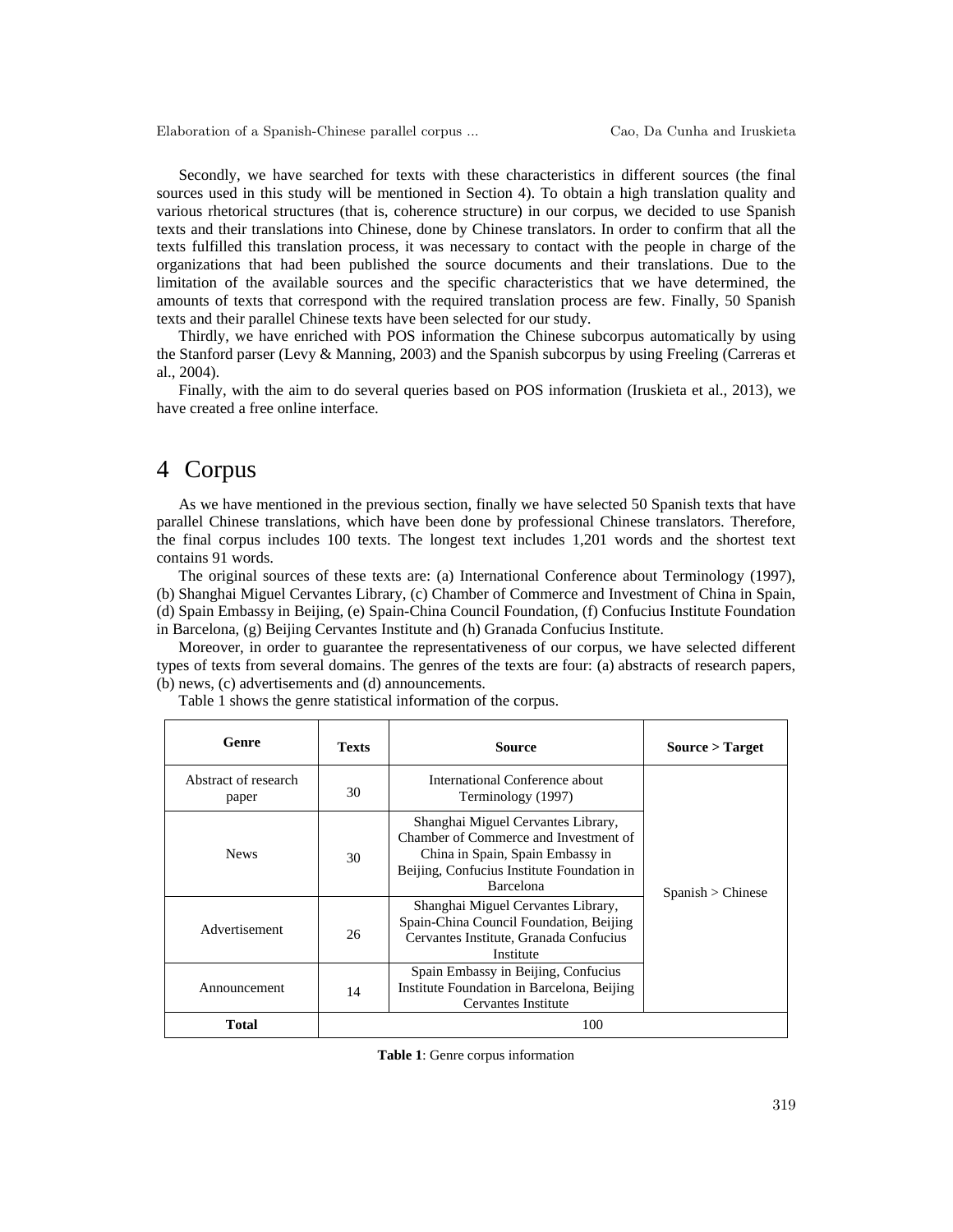Furthermore, the texts have been divided into the following seven domains: (a) terminology, (b) culture, (c) language, (d) economy, (e) education, (f) art and (g) international affairs. Table 2 shows the domain statistical information of the corpus.

| Domain                   | $N^{\circ}$ of texts per language | <b>Original source</b>                                                                                                                         |
|--------------------------|-----------------------------------|------------------------------------------------------------------------------------------------------------------------------------------------|
| Terminology              | 30                                | International Conference about Terminology (1997)                                                                                              |
| Culture                  | 12                                | Shanghai Miguel Cervantes Library, Confucius Institute<br>Foundation in Barcelona, Beijing Cervantes Institute,<br>Granada Confucius Institute |
| Language                 | 16                                | Shanghai Miguel Cervantes Library, Confucius Institute<br>Foundation in Barcelona, Beijing Cervantes Institute,<br>Granada Confucius Institute |
| Economy                  | 14                                | Chamber of Commerce and Investment of Chinese in<br>Spain, Spain-China Council Foundation                                                      |
| Education                | 8                                 | Confucius Institute Foundation in Barcelona, Beijing<br>Cervantes Institute                                                                    |
| Art                      | 10                                | Spain Embassy in Beijing, Beijing Cervantes Institute                                                                                          |
| International<br>affairs | 10                                | Spain Embassy in Beijing, Confucius Institute Foundation<br>in Barcelona                                                                       |
| <b>Total</b>             |                                   | 100                                                                                                                                            |

#### **Table 2**: Domain corpus information

This corpus is freely open, and the access is the following link: [http://ixa2.si.ehu.es/rst/zh/.](http://ixa2.si.ehu.es/rst/zh/) Figure 1 shows a screenshot of the main page of the corpus.



**Figure 1**: Webpage of the new Spanish-Chinese parallel corpus

The corpus can also be consulted by means of a search tool for both Spanish and Chinese. This search tool can be used to find information based on POS categories. The search tool for Spanish is available at: [http://ixa2.si.ehu.es/rst/zh/bilatzailea\\_spa/.](http://ixa2.si.ehu.es/rst/zh/bilatzailea_spa/) The search tool for Chinese is available at: [http://ixa2.si.ehu.es/rst/zh/search.php.](http://ixa2.si.ehu.es/rst/zh/search.php) With this tool, it is possible to search for lexical units (by lemmas, tokens and POS categories) and their corresponding textual contexts. Here we give an example by using the search tool for Chinese. For example, the adversative Chinese marker *dan* (但) ('but' / 'although') can be searched as a token with the option "exact match" (see Table 3), as a token with the same beginning ("starts with") (see Table 4) or as a token with the same ending ("ends with") (see Table 5), obtaining different results.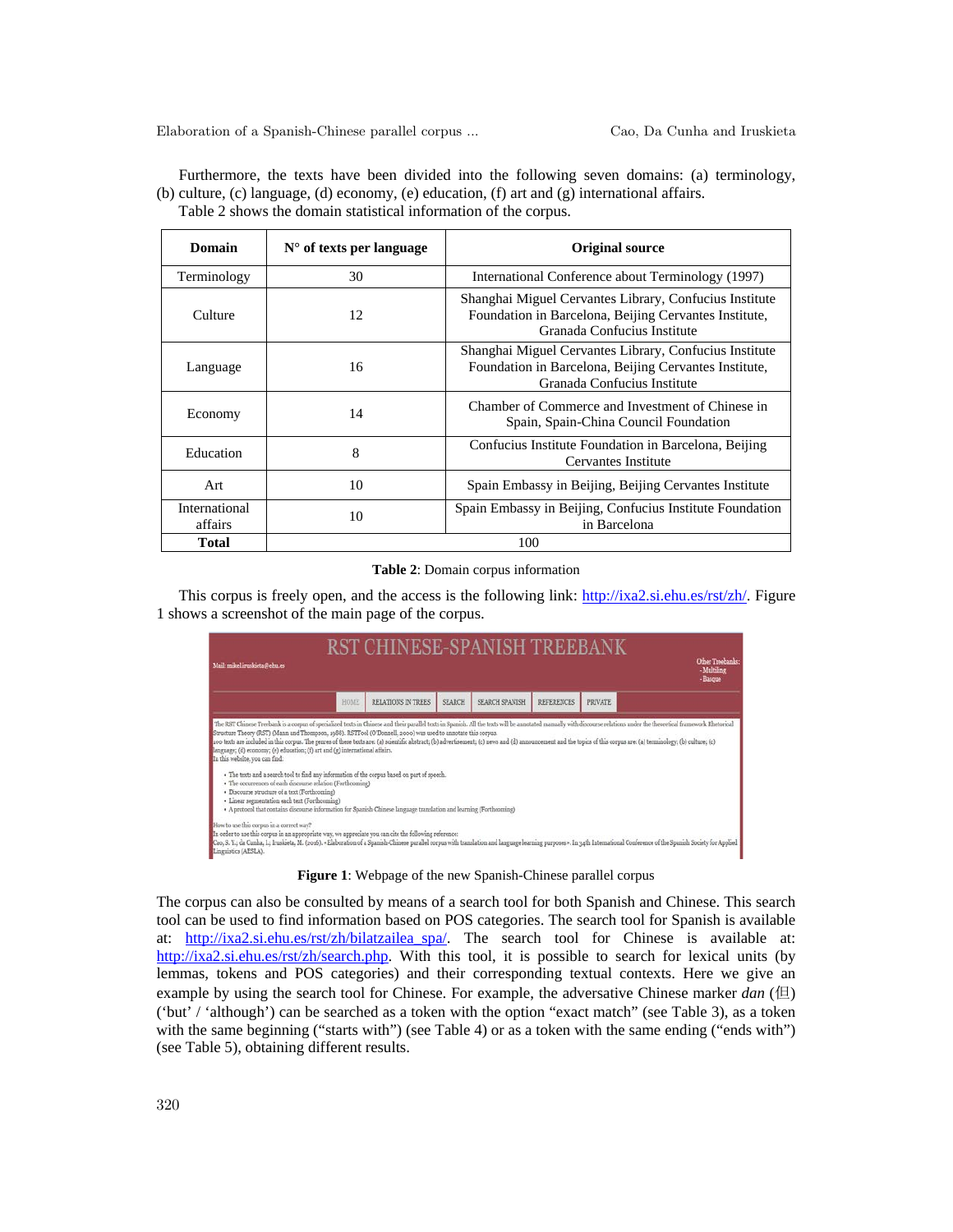| Spanish                                                                                                                                                                                                                                                                                        | <b>Chinese</b>                                                                    | <b>English translation</b>                                                                                                                                                                                                                                                    |
|------------------------------------------------------------------------------------------------------------------------------------------------------------------------------------------------------------------------------------------------------------------------------------------------|-----------------------------------------------------------------------------------|-------------------------------------------------------------------------------------------------------------------------------------------------------------------------------------------------------------------------------------------------------------------------------|
| Aunque <sup>6</sup> muchos adjetivos<br>referenciales se pueden dar<br>en euskera a través de<br>palabras compuestas, está<br>claro que ese método no<br>ofrece formas para todos los<br>adjetivos referenciales.<br>[TERM 34]                                                                 | 尽管巴斯克语中很多关系形容词均<br>可通过复合词构成,但这种办法确<br>定不能用于所有的关系形容词.                              | Although in Basque many referential<br>adjectives can be formed by<br>compound words, it is clear that this<br>word-formation mechanism does not<br>produce forms for all the referential<br>adjectives.                                                                      |
| Si bien este aspecto es<br>común al progreso científico<br>y técnico y, por lo tanto,<br>característico de la neología<br>terminológica, la<br>especificidad del área<br>tratada confiere a la<br>neología que le es propia<br>unas particularidades que<br>cabe tener en cuenta.<br>[TERM 38] | 对于科技进步来说, 这种现象的产<br>生并不稀奇, 但需要注意的是, 介<br>于术语新词的特点, 各领域的专业<br>性要求又赋予了新词一定的特殊<br>性。 | While this aspect is common to<br>scientific and technical progress and,<br>therefore, characteristic of<br>terminological neology, the<br>specificity of the field analysed gives<br>the corresponding neologism some<br>peculiarities that should be taken into<br>account. |

| <b>Table 3:</b> The search tool: an example of the Chinese DM $dan$ ( $\boxplus$ ) ('but' / 'although') obtained with the "exact |
|----------------------------------------------------------------------------------------------------------------------------------|
| match" option                                                                                                                    |

| <b>Spanish</b>                                                                                                                                                                                                                                                                                                                | <b>Chinese</b>                                                                                                                                 | <b>English translation</b>                                                                                                                                                                                                                                                       |
|-------------------------------------------------------------------------------------------------------------------------------------------------------------------------------------------------------------------------------------------------------------------------------------------------------------------------------|------------------------------------------------------------------------------------------------------------------------------------------------|----------------------------------------------------------------------------------------------------------------------------------------------------------------------------------------------------------------------------------------------------------------------------------|
| Los adjetivos referenciales<br>siempre derivan del nombre<br>pero, muchas veces, se<br>mezclan el origen y el<br>carácter referencial y entran<br>en el mismo saco los<br>adjetivos que son<br>completamente predicativos<br>con los adjetivos que sin<br>duda alguna son<br>absolutamente referenciales.<br><b>[TERM 34]</b> | 关系形容词通常由名词衍生而来,<br>但是多数情况下会将词源和关系特<br>征相结合, 将完全作为表语使用的<br>形容词与毫无疑问作为关系描述的<br>形容词混为一谈。                                                          | Relational adjectives usually derive<br>from nouns, but in many cases<br>etymological and referential factors<br>are intermingled and, as a result,<br>adjectives that are completely<br>predicative are grouped together with<br>adjectives that are absolutely<br>referential. |
| Por el contrario, los que se<br>englobarían en la<br>clasificación de "nominal<br>nonpredicating adjectives",<br>a pesar de ser por categoría<br>adjetivos, tendrían un<br>comportamiento similar al<br>de los sustantivos: linguistic<br>difficulties/language<br>difficulties.<br>[TERM 34]                                 | 相反, 在"名词非表语性形容词"一<br>类中, 尽管采用了形容词的定义,<br>但是与名词发挥的作用类似,<br>tŁ.<br>linguistic difficulties (语言上的<br>如:<br>困难)/ language difficulties (语言困<br>难)。 | On the contrary, those which are<br>classified as "nominal nonpredicating<br>adjectives", despite belonging to the<br>category 'adjective', have a behaviour<br>very similar to nouns: linguistic<br>difficulties / language Difficulties.                                       |

**Table 4**: The search tool: an example of the Chinese DM *dan* (但) ('but' / 'although') obtained with the "starts with" option

<span id="page-6-0"></span><sup>&</sup>lt;sup>6</sup> In Tables 3-5 the DM is in bold in the three languages. Due to the use of translation strategies and the different usage of DMs in two languages, in some cases there is no corresponded DM in the Spanish examples.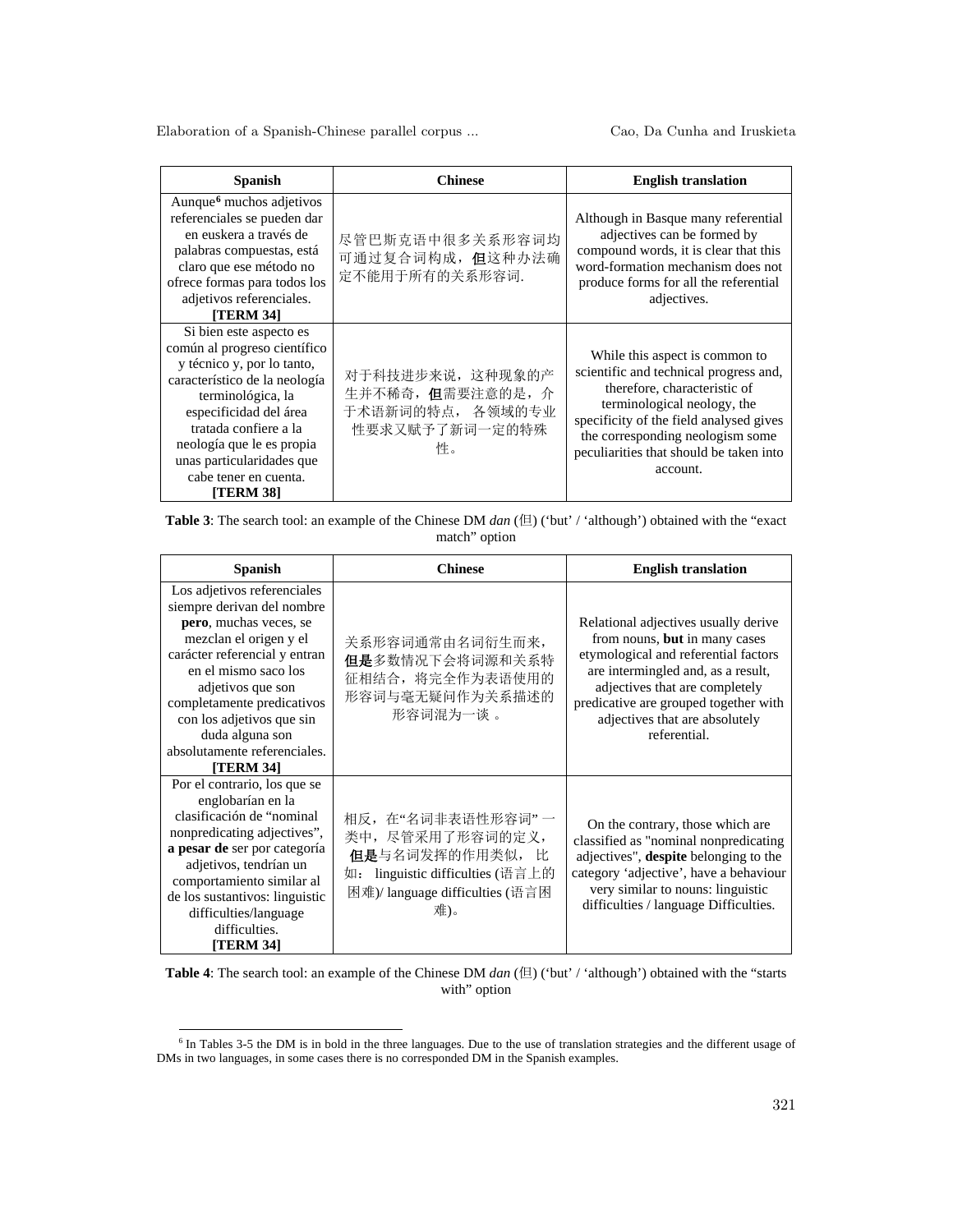| <b>Spanish</b>                                                                                                                                                                                                          | Chinese                                            | <b>English translation</b>                                                                                                                                                                               |
|-------------------------------------------------------------------------------------------------------------------------------------------------------------------------------------------------------------------------|----------------------------------------------------|----------------------------------------------------------------------------------------------------------------------------------------------------------------------------------------------------------|
| Aunque muchos adjetivos<br>referenciales se pueden dar<br>en euskera a través de<br>palabras compuestas, está<br>claro que ese método no<br>ofrece formas para todos los<br>adjetivos referenciales.<br><b>TERM 341</b> | 尽管巴斯克语中很多关系形容词均<br>可通过复合词构成,但这种办法确<br>定不能用于所有的形容词. | Although in Basque many referential<br>adjectives can be formed by<br>compound words, it is clear that this<br>word-formation mechanism does not<br>produce forms for all the referential<br>adjectives. |

**Table 5**: The search tool: an example of the Chinese DM *dan* (但) ('but' / 'although') obtained with the "ends with" option

Many other queries (see Figure 2) can be carried out by using the POS categories in both languages, such as: nouns, adjectives, verbs, adverbs, pronouns, and so on.

|           |       | <b>HOME</b>   | RELATIONS IN TREES |        | <b>SEARCH</b> | <b>SEARCH SPANISH</b> |       | <b>REFERENCES</b> | <b>PRIVATE</b> |               |
|-----------|-------|---------------|--------------------|--------|---------------|-----------------------|-------|-------------------|----------------|---------------|
| Word 1    |       |               | Word 2             |        |               | Word 3                |       |                   | Word 4         |               |
| Wordform: | ë     | starts with - | Wordform:          |        | starts with - | Wordform:             |       | eract match =     | Wordform:      | exact match = |
| Lemma:    |       |               | Lemma:             |        |               | Lemma:                |       |                   | Lemma:         |               |
| POS:      | Any . |               | POS:               | $cc -$ |               | POS:                  | Any + |                   | POS:           | Any .         |

**Figure 2**: The Chinese search tool

## 5 Conclusions and Future Work

In this paper, we have introduced a new annotated Spanish-Chinese parallel corpus for the study of the rhetorical discourse structures in both languages. At the current stage, users can find aligned concordances of the two languages. Besides, we have shown the online search interface of the corpus, which has been annotated automatically with POS information.

At present, the corpus is being annotated with the RSTTool interface (O'Donnell, 2000). We will annotate the 100 parallel texts manually in order to obtain equivalent discourse structures between Spanish and Chinese. The whole corpus and the rhetorical information will be made available once we finish the annotation work.

### Acknowledgements

This work has been supported by a Ramón y Cajal contract (RYC-2014-16935) and the following research projects: i) APLE 2 (FFI2009-12188-C05-01) of the Institute for Applied Linguistics (IULA, UPF), ii) Turner (TIN2015-65308-C5-1-R) and iii) Elkarola (KK-2015/00098: Eusko Jaurlaritza / Gobierno Vasco). We also give our acknowledgements to Esther Miranda and Kike Fernandez because of their efforts on the construction of the RST Chinese Treebank (RCTB) web page.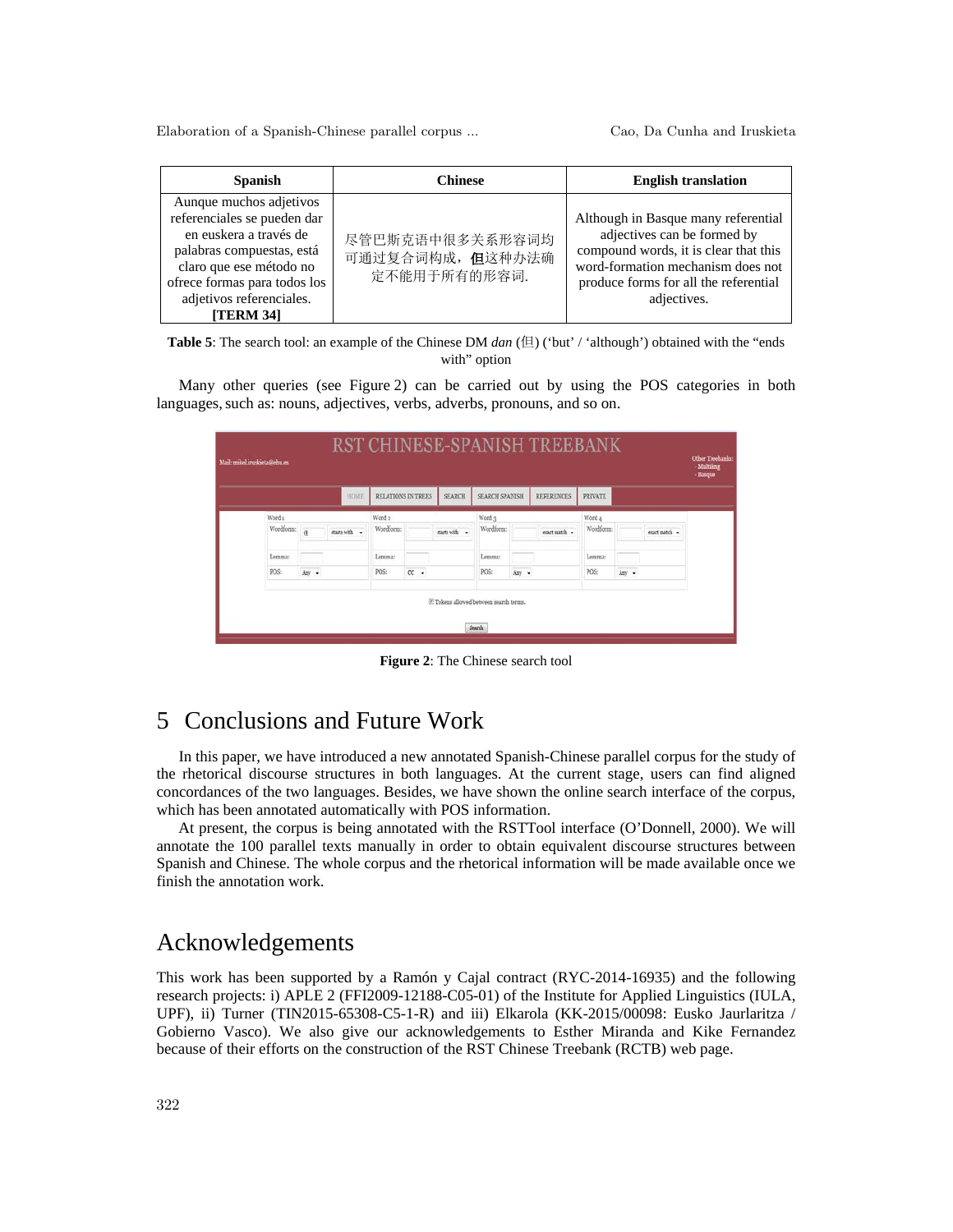#### References

Carlson, L., Marcu, D., & Okurowski, M. E. (2011). Building a discourse-tagged corpus in the framework of Rhetorical Structure Theory. In *Proceedings of the 2nd SIGdial Workshop on Discourse and Dialogue*, 1-10.

Carreras, X., Chao, I., Padró, L., & Padró, M. (2004). FreeLing: An Open-Source Suite of Language Analyzers. In *Proceedings of the 4th International Conference on Language Resources and Evaluation (LREC 04)*, 239-242.

Costa-jussà, M. R., Henríquez, C. A., & Banchs, R. E. (2004). Evaluation Indirect Stretesgies for Chinese-Spanish Statistical Machine Translation. *Journal of Artificial Intelligence Research*, *45*, 761- 780.

da Cunha, I., Torres-Moreno, J. M., & Sierra, G. (2011). On the Development of the RST Spanish Treebank. In *Proceedings of the 5th Linguistic Annotation Workshop at ACL 2011*, 1-10.

da Cunha, I., Torres-Moreno, J. M., Sierra, G., Cabrera-Diego, L. A., Castro, B. G., & Rolland, J. M. (2011). The RST Spanish Treebank On-line Interface. In *Proceedings of Recent Advances in Natural Language Processing* (*RANLP*), 698-703.

Hovy, E., & Lavid, J. (2010). Toward a 'Science' of Corpus Annotation: A New Methodological Challenge for Corpus Linguistics. *International Journal Of Translation*, *22*(1), 13-36.

Iruskieta, M., Aranzabe, M. J., Diaz de Ilarraza, A., Gonzalez-Dios, I., Lersundi, M., & Lopez de Lacalle, O. (2013). The RST Basque TreeBank: an online search interface to check rhetorical relations. In *Proceedings of IV Workshop A RST e os Estudos do Texto*, 40-49.

Iruskieta, M., da Cunha, I. & Taboada, M. (2015). A Qualitative Comparison Method for Rhetorical Structures: Identifying different discourse structures in multilingual corpora. *Language resources and evaluation*, *49*(2), 263-309.

Iruskieta, M., Díaz de Illarraza, A., & Lersundi, M. (2013). Establishing criteria for RST-based discourse segmentation and annotation for texts in Basque. *Corpus Linguistics and Linguistic Theory* (*CLLT*), *11*(2), 303-334.

Levy, R., & Manning, C. D. (2003). Is it harder to parse Chinese or Chinese Treebank? In *Proceedings of 41st Annual Conference of the Association for Computational Linguistics* (*ACL 2003*), 439-446.

Mann, W. C., & Thompson, S. A. (1988). Rhetorical Structure Theory: Toward a functional theory of text organization. *Text*, *8*(3), 243-281.

Mayor, A., Alegria, I., Díaz de Ilarraza, A., Labaka, G., Lersundi, M. & Sarasola, K. (2009). Evaluación de un sistema de traducción automática basado en reglas o porqué BLEU sólo sirve para lo que sirve. *Procesamiento del Lenguaje Natural*, *43*, 197-205.

O'Donnell, M. (2000). RSTTool 2.4 – A Markup Tool For Rhetorical Structure Theory. In *Proceedings of First International Conference on Natural Language Generation*, 253-256.

Pórtoles José. (2001). *Marcadores del discursivo*. 4th edition. Barcelona: Ariel.

Rafalovitch, A., & Dale, R. (2009). United Nations general assembly resolutions: A six-languages parallel corpus, In *Proceedings of Machine Translation Summit XII*, 292-299.

Resnik P., Olsen, M. B. & Diab, M. (1999). The Bible as a Parallel Corpus: Annotating the 'Book of 2000 Tongues'. *Computers and the Humanities*, *33*(1-2), 129-153.

Stede, M., & Neumann, A. (2014). Potsdam Commentary Corpus 2.0: Annotation for Discourse Research. In *Proceedings of the 9th International Conference on Language Resources and Evaluation*  (*LREC 14*), 925-929.

Wilks, Y. (2009). *Machine Translation: Its scope and limits*. 3a edition. New York: Springer.

Wang, L., Guang, X., Dyer, C., Black A. & Trancoso, I. (2013). Mircoblogs as Parallel Corpora In *Proceedings of the 51st Annual Meeting of the Association for Computational Linguistics* (*ACL 2013*), 176-186.